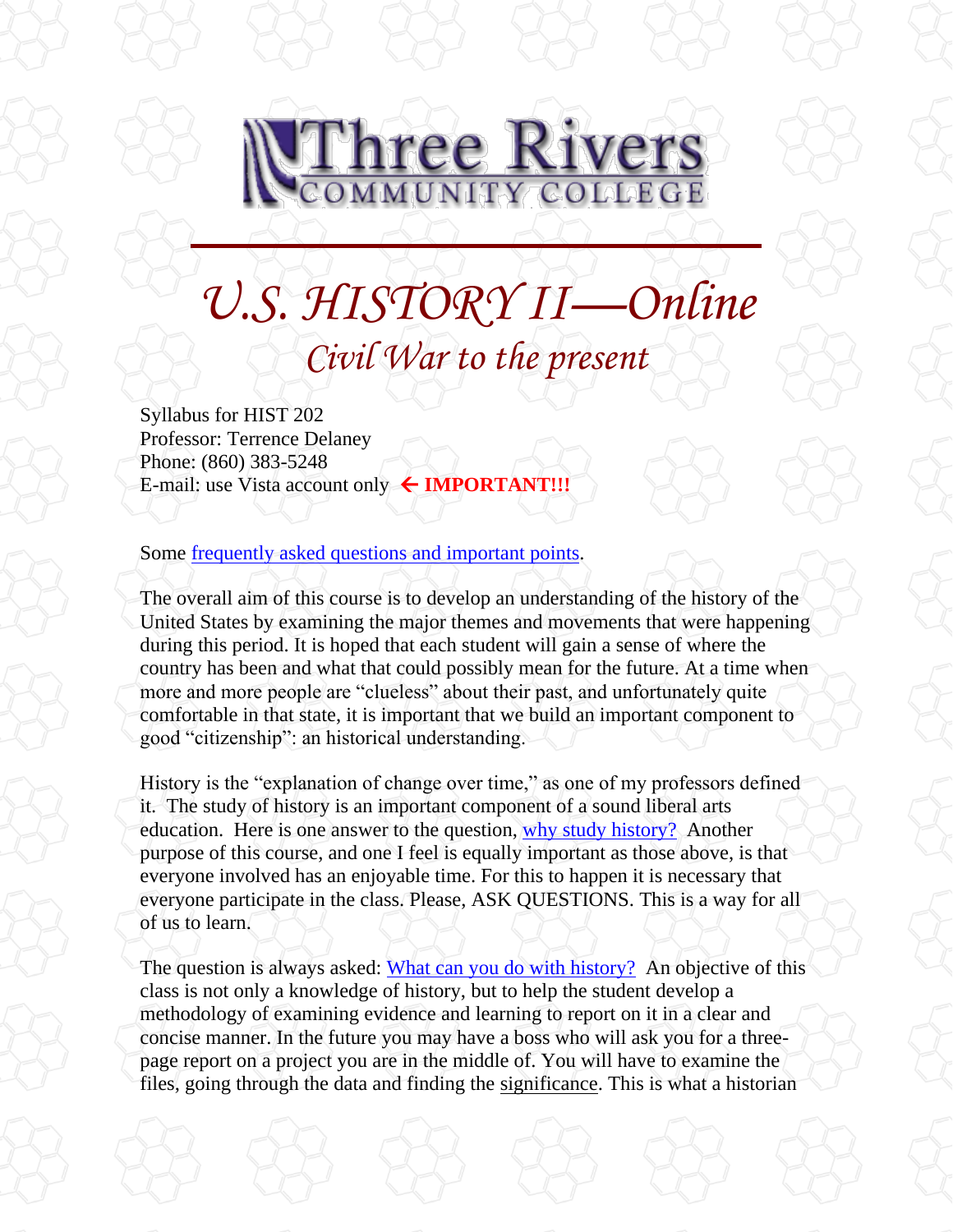does. So in a way, just about everyone can use historical methodologies on their job.

### Course Description

This course is a survey of United States history from Reconstruction to Bush, with special emphasis on the development of the American economy, United States expansionism, race relations, the world wars, women's rights, the cities, the sixties, the depression, the Cold War, Watergate, Vietnam, and the 1980s.

## Required Texts

The following books and resources will be used: *America: A Narrative History* Volume II *Major Problems in American History* Volume II *Out of This Furnace Fahrenheit 451*



Homework Assignments can be found [here](file://///sysdwardite.commnet.edu/trcc$/www/Prog_Study/Soc_Sciences/history/delaney/ushist2dl/readlist.htm)

Since much of this course entails using the Internet, It may be helpful to have some of the following software on your computer. They are very easy to install; just follow the directions. Make sure you get the free version of each of these (you may have to look closely for it). All of them have plug-ins, applications that automatically link with your web browser, that allow you to more fully experience the web. You should have the latest version of the following:



# Method of Evaluation

1) Exams- There will be a total of two examinations. Material for examination purposes will come from a variety of sources: your readings, the websites assigned, any videos assigned, and the message board. Although several questions will be offered, only one will be completed for each exam. Essays are to be typed and double spaced, and use of the [MLA format](http://owl.english.purdue.edu/handouts/research/r_mla.html) is expected. These papers will constitute forty percent of your final grade.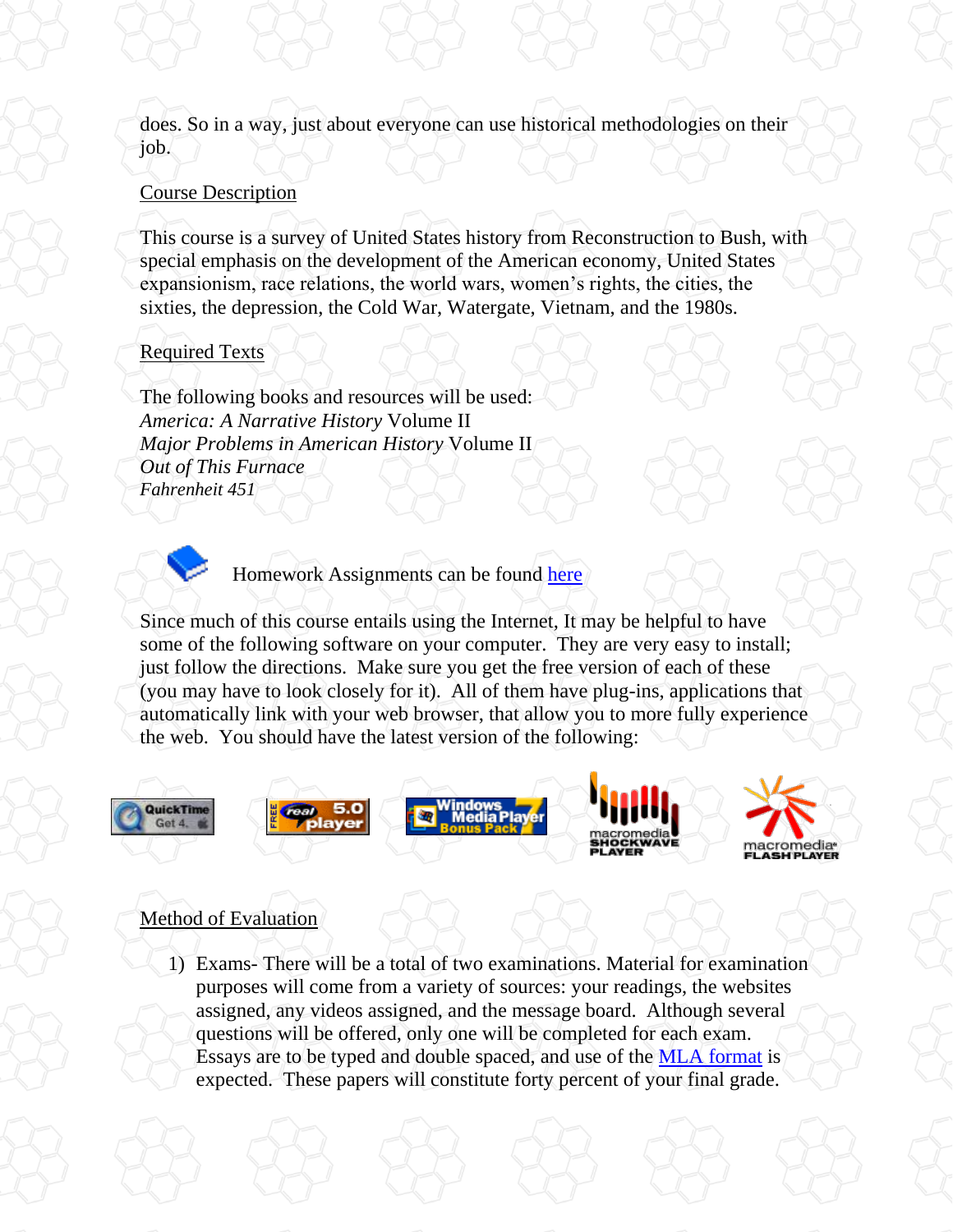- 2) Term Paper- A five-page paper that will address a question and/or theme from the course. This will be a polished piece of work: double spaced and typed, logical and clear progression, clear introduction and conclusion, as well as other aspects of good writing will be expected from each student. More details about this assignment can be found on the assignment page. This paper will be worth thirty percent of the final grade.
- 3) Discussion Board Postings- We will be using the [Vista site](http://vista.ctdlc.org/) for this purpose. Students can log into the site by using their eight-digit student ID number as their "Vista ID." The password is either your date of birth (MMDDYY) or your Banner password if you have already accessed that site. If your password is your date of birth, I strongly recommend you change it right away. One of the clear advantages and joys of learning is that it does not occur in a vacuum. Indeed, the socialization of learning can be an exciting experience as ideas and opinions can have a steamrolling effect. That is one of the drawbacks of online learning. This is not, nor is it intended to be, a correspondence course. The challenge is to "come together" as a class. Hopefully the discussion boards will allow that to occur. Each student is expected to be a regular and frequent contributor to the message board (more on this later), making substantive postings. A "substantial posting" is one that brings a unique (comparative, analytical, critical) perspective to some aspect of the reading, websites, or another student's perspective. The discussion board is also a place for you to ask questions and answer those questions that are asked by other students. You may also use this space to bring in websites you have found on your own. This exercise will constitute fifteen percent of your final grade.
- 4) Objective tests- Also at the [Vista site](http://vista.ctdlc.org/) there are objective tests for each chapter. They are compromised of twenty true-false/multiple-choice questions for each chapter of the text. Each student must complete the test that corresponds to that module's readings by the end of the end of the module. These are date sensitive, and once the deadline is passed the test will no longer be available. The tests are also time sensitive: you have twenty minutes to take each test. They are meant to be both a device to keep reading at a given pace, and thus facilitate discussion, as well as an assessment of knowledge. To paraphrase a former student: if you have read the material closely they aren't a problem; if you are sitting there with the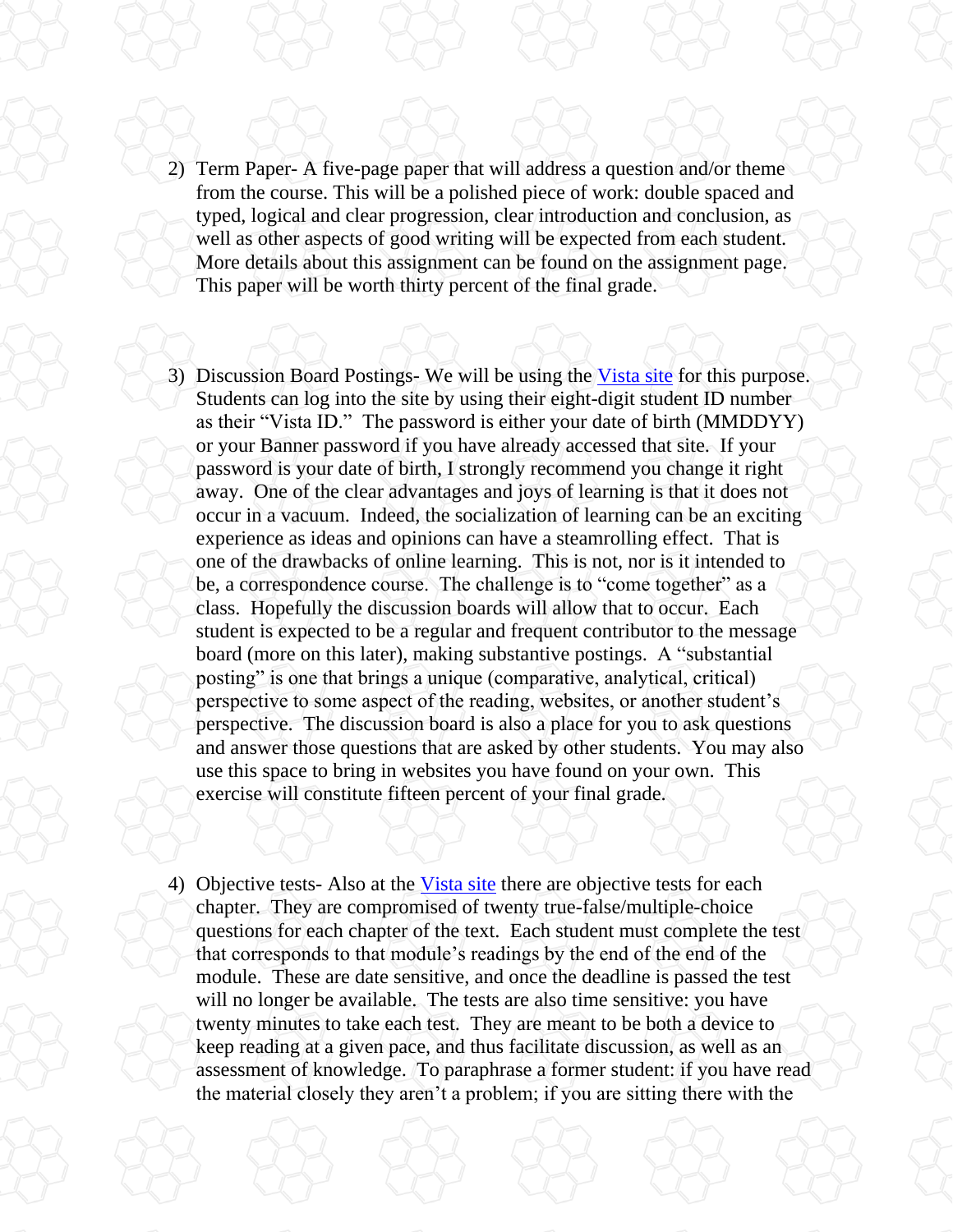book looking for the answers, you could have difficulty. This will constitute fifteen percent of your final grade.

|                  |           | <b>Grade Equivalent Quality Points</b> |
|------------------|-----------|----------------------------------------|
| Ă                | 94-100    | 4.0                                    |
| $A -$            | 90-93     | 3.7                                    |
| $B+$             | 87-89     | 3.3                                    |
| B                | 83-86     | 3.0                                    |
| $B -$            | 80-82     | 2.7                                    |
| $C+$             | 77-79     | 2.3                                    |
| $\overline{C}$   | 73-76     | 2.0                                    |
| $\overline{C}$ - | 70-72     | 1.7                                    |
| D+               | 67-69     | 1.3                                    |
| D                | 63-66     | 1.0                                    |
| D-               | $60 - 62$ | 0.7                                    |
| F                | $0 - 59$  | 0.0                                    |

Three Rivers is working to provide more resources for students to help them be successful at the learning process. One of those resources, newly added, is [iCONN,](http://www.iconn.org/colleges_remote.html) a comprehensive database with trade and general-interest periodicals. Follow the link, select a site, and enter your password, which is the bar code number on your library card (example: D310123456).

Although the journals accessed through iCONN are academic in nature, not everything available online is. But the Internet can be a tremendous resource for learning. The T.A.S.C. has developed an online self-tutorial called [Research and](http://www.trcc.commnet.edu/Ed_Resources/TASC/Internet/TASC%20Internet_files/frame.htm)  [the Internet](http://www.trcc.commnet.edu/Ed_Resources/TASC/Internet/TASC%20Internet_files/frame.htm) that helps decide what a valuable site is for academic exercises. Search engines are used to access an ever-growing number of webpages the Internet offers. One that works very well for academic searches is [Google.](http://www.google.com/)

Course Objectives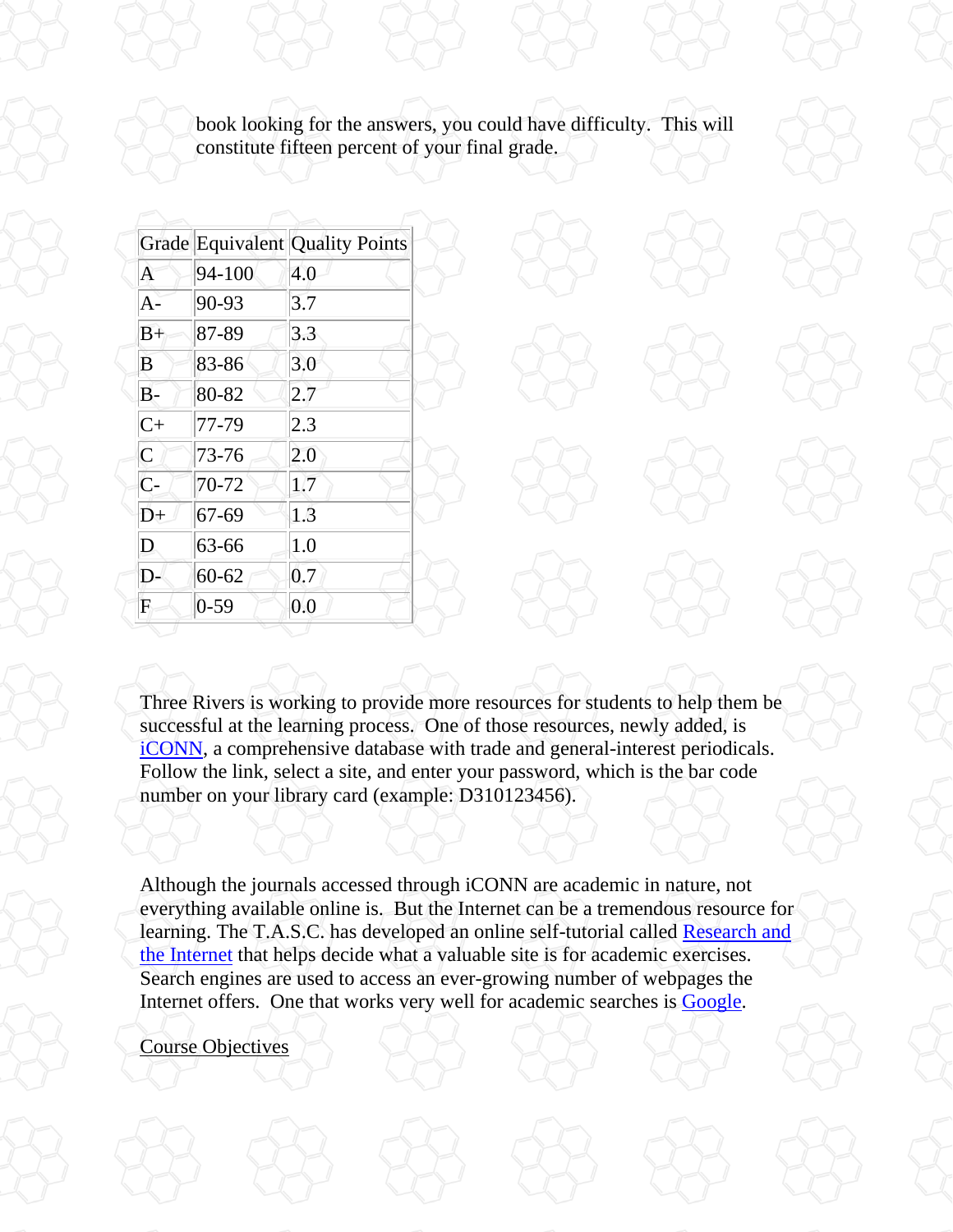The objectives for this course are varied, being specific to U.S. history, and supportive of the Liberal Arts and Sciences programmatic objectives. Working through a variety of methodologies, the successful student will develop the skills necessary to:

- Read and interpret historically relevant information.
- Access current technology to obtain historical information.
- Use analytical and critical thinking skills to assess historical data.
- Articulate an understanding of the major themes and issues of our history.
- Use the English language, both in written and verbal forms, to communicate thoughts and ideas.

#### College Withdrawal Policy

A student who finds it necessary to discontinue a course MUST complete a withdrawal form obtained from the Registrars Office. Students may withdraw from class anytime during the first ten weeks of the semester without being in good standing or obtaining prior permission of the instructor. After that period, a student wishing to withdraw must obtain written authorization of the instructor to receive a "W" grade for the course. Students, who fail to properly withdraw, and discontinue coming to class, will be assigned an "F" grade. Eligibility for refund of tuition is based upon date of withdrawal when received by the registrar. Verbal withdrawals will not be accepted.

#### Learning Disabilities Statement

If you are a student with a disability and believe you will need accommodations for this class, it is your responsibility to contact the Disabilities Counseling Services at 383-5240. To avoid any delay in the receipt of accommodations, you should contact the counselor as soon as possible. Please note that I cannot provide accommodations based upon disability until I have received an accommodation letter from the Disabilities Counselor. Your cooperation is appreciated.

[Professor Delaney's](http://www.trcc.commnet.edu/Prog_Study/Soc_Sciences/history/delaney.htm)  [Homepage](http://www.trcc.commnet.edu/Prog_Study/Soc_Sciences/history/delaney.htm)

[Social Science](http://www.trcc.commnet.edu/Prog_Study/Soc_Sciences/Index1.htm)  **[Department](http://www.trcc.commnet.edu/Prog_Study/Soc_Sciences/Index1.htm)** 

**TRCC** [Homepage](http://www.trcc.commnet.edu/)